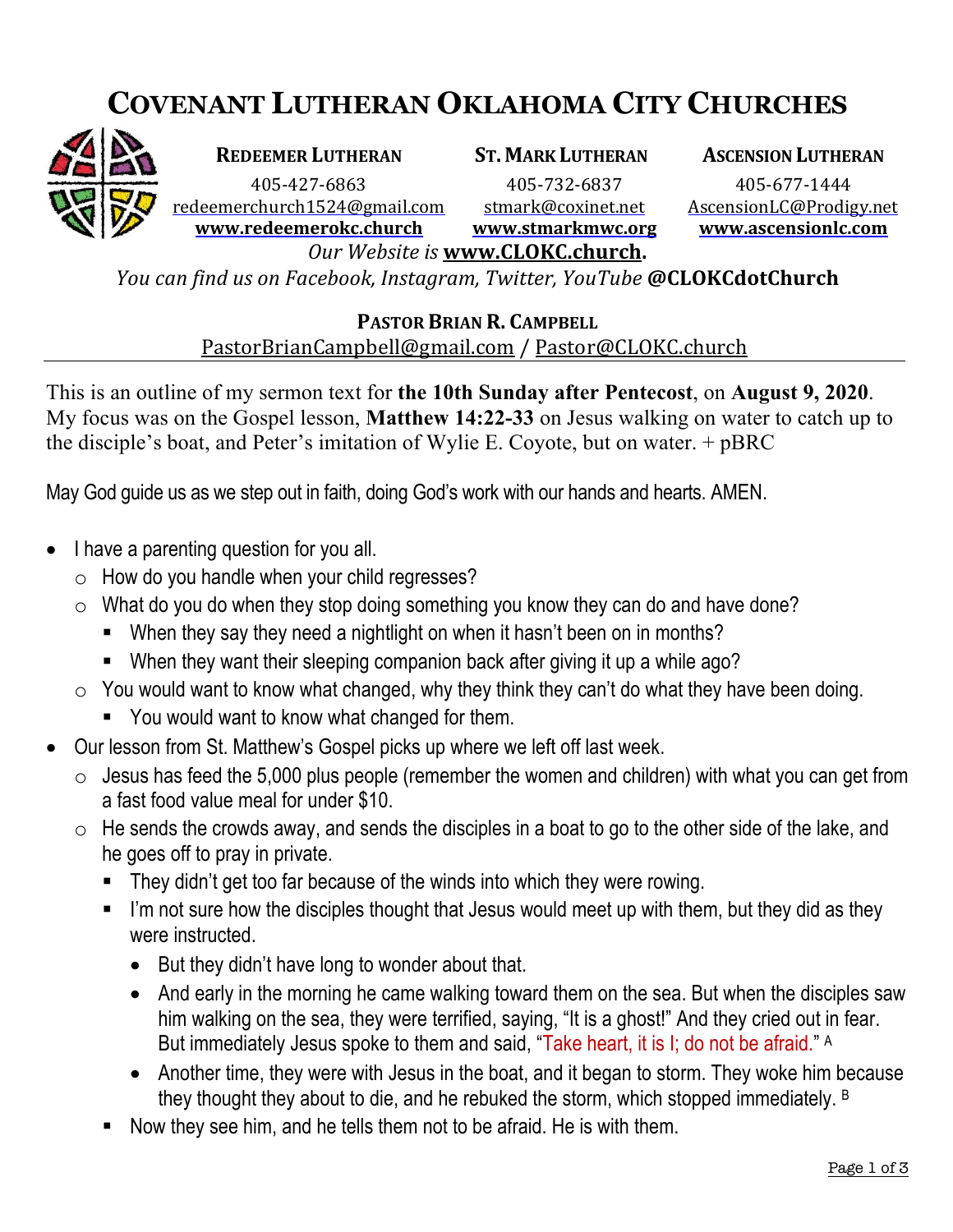- o Peter believes if Jesus can walk on water, Peter can do so as well, if Jesus tells him to do so.
	- If Jesus can command the storm to stop, he can command Peter to walk on water.
		- So Jesus said, "Come." C
		- Peter got out of the boat, started walking on the water, and came toward Jesus. But when he noticed the strong wind, he became frightened, and beginning to sink. D
		- Before we move on, I want you to re-read this line.
			- o Peter … started walking on the water, and came toward Jesus.
			- o Peter was able to do what he asked Jesus to help him do.
				- Then something changed.
				- $\blacksquare$  The wind blew in his face.
				- The new normal changed.
				- He realized what he was doing.
				- Peter was like Wyle E. Coyote, who has followed the Roadrunner off a cliff and realizes he is running on air. He stops, turns to camera, holds up a card upon which is written "YIKES!" and plummets to the ground. <thud>
- o Why does Peter begin to sink?
	- Why does the Coyote fall and the Roadrunner keeps going?
	- They notice.
	- They stop paying attention to what they are doing, and they realize what they are doing.
		- They are walking on water. They are running on air.
		- They are sleeping in the dark. They are sleeping by themselves.
		- The church is surviving without anyone being in the church building.
		- The church continues to serve those in need, in fact, it becomes more inclusive.
		- The church is able to continue without Sunday in-person worship.
	- Then we notice what is going on. "YIKES!"
	- He cried out, "Lord, save me!" Jesus immediately reached out his hand and caught him, saying to him, "You of little faith, why did you doubt?" E
		- Jesus is not rebuking or embarrassing Peter.
		- He is asking Peter the same way you would ask why the nightlight needs to be turned back on, or why the sleeping buddy is suddenly needed.
		- What changed that makes you want to go back to where you were?
			- $\circ$  Why are you doubting?
			- $\circ$  Peter, you were walking on water. You did so with the little faith you have.
	- The Son of God came to Earth and became human so that the Earth and all who have lived there could be saved. Saved by Him.
		- What happened when Peter began to sink.
			- o Peter cried out, "Lord, save me!" Jesus immediately reached out his hand and caught him. F
			- o Our Savior saved him. Jesus did what Jesus does.